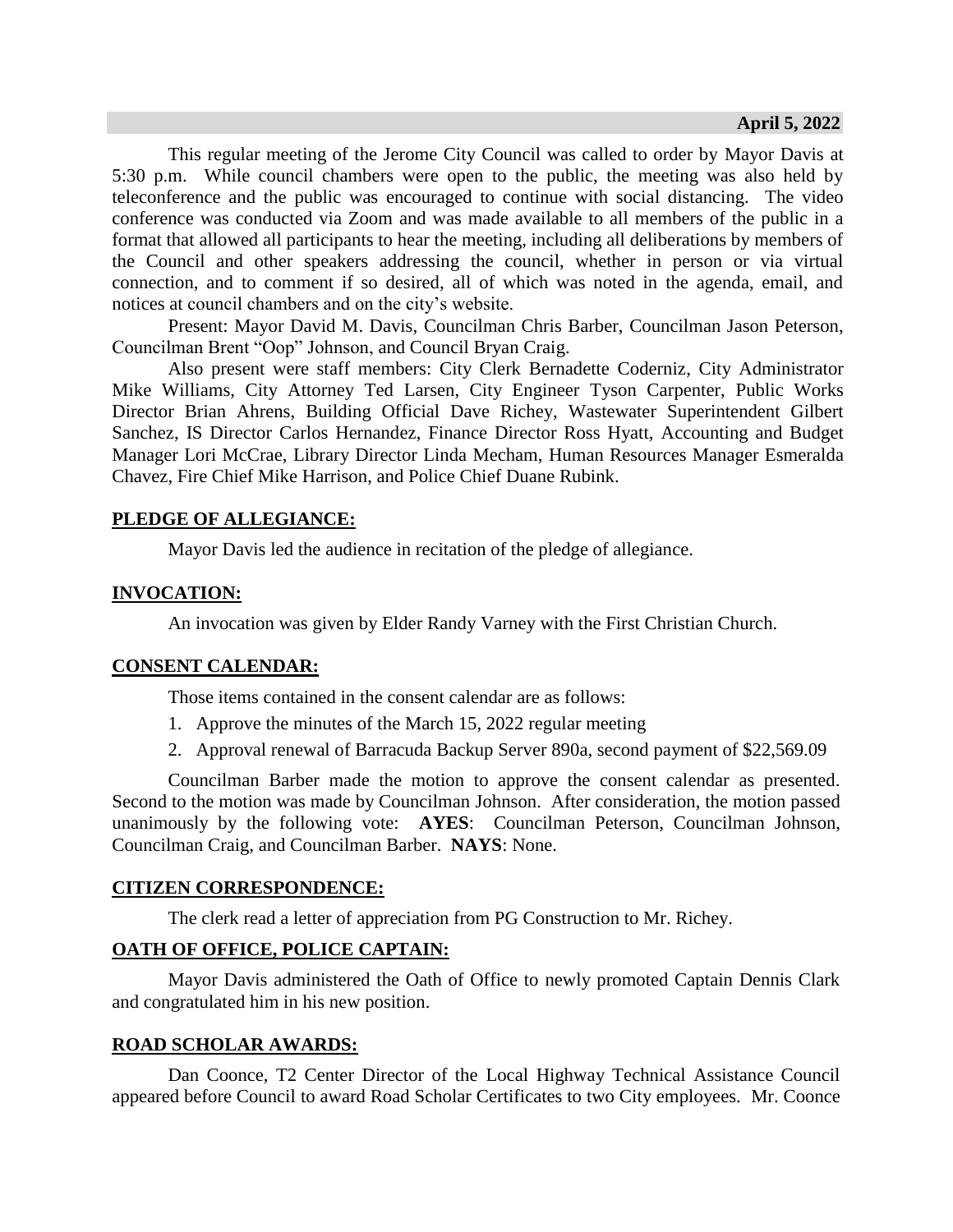explained the T2 Center provides training and technical assistance to every local highway jurisdiction whether it is the city, county or highway district. The technical assistance portion of the T2 Center is the connection between the staff and resources or information when requested by entities. The training portion of the T2 Center is offered in the form of classes (ten months out of the year) during the spring or fall schedules. To ensure the information given is retained, the classes require a passing grade of 80%. Mr. Coonce stated there are two completion levels: Road Scholar and Road Master. The Road Scholar program consists of eleven core classes and four electives, and students are allowed up to four years to complete the program as classes become available. The Road Master program requires an additional four years beyond the Road Scholar and consists of four core classes and five electives. Road Scholar certifications were presented to Public Works Technician Chris Owens and Management Assistant Carla Colfack. Mr. Coonce concluded with noting that the City's true assets are the staff members, and he appreciated the opportunity to have staff trained through the T2 Center.

# **PROCLAMATION – CHILD ABUSE PREVENTION MONTH:**

The clerk read the proclamation in full:

## **PROCLAMATION**

**Whereas,** child abuse is a serious and growing problem affecting more than 3.2 million of our nation's children annually and thousands of children locally; and

**Whereas,** this societal malignancy called child abuse respects no racial, religious, class or geographic boundaries, and, in fact, has been declared a national emergency; and

**Whereas,** Head Start/Early Head Start through its support of parent aide programs, parenting classes, educational programs, and community service activities with the Magic Valley Prevention Coalition is making significant progress in stopping this crime against children and families.

Now, Therefore I, David M. Davis, Mayor of the City of Jerome, Idaho, do hereby proclaim the month of April 2022 as

## **Child Abuse Prevention Month**

and urge citizens to use this time to better understand, recognize and respond to this grievous problem. I would like to congratulate CSI- Head Start/Early Head Start and the Magic Valley Prevention Coalition for their continued success in helping families break the cycle of child abuse and neglect.

Council signified support with unanimous "ayes." Mayor Davis noted that he anticipates participating in an annual walk to promote awareness although the weather may hinder those efforts.

## **PUBLIC WORKS VEHICLE PURCHASE:**

Mr. Ahrens expressed appreciation to Council for the ability to upgrade vehicles as needed and spoke of the1992 GMC truck needing replaced as it was used to pull implement trailers, the old crack fill machine, etc. Staff determined that the allowed budget of \$33,000 was insufficient to purchase a new vehicle and used options were considered. Streets and Parks Supervisor Mike Hensley found the 2016 truck with low miles and equiped to meet the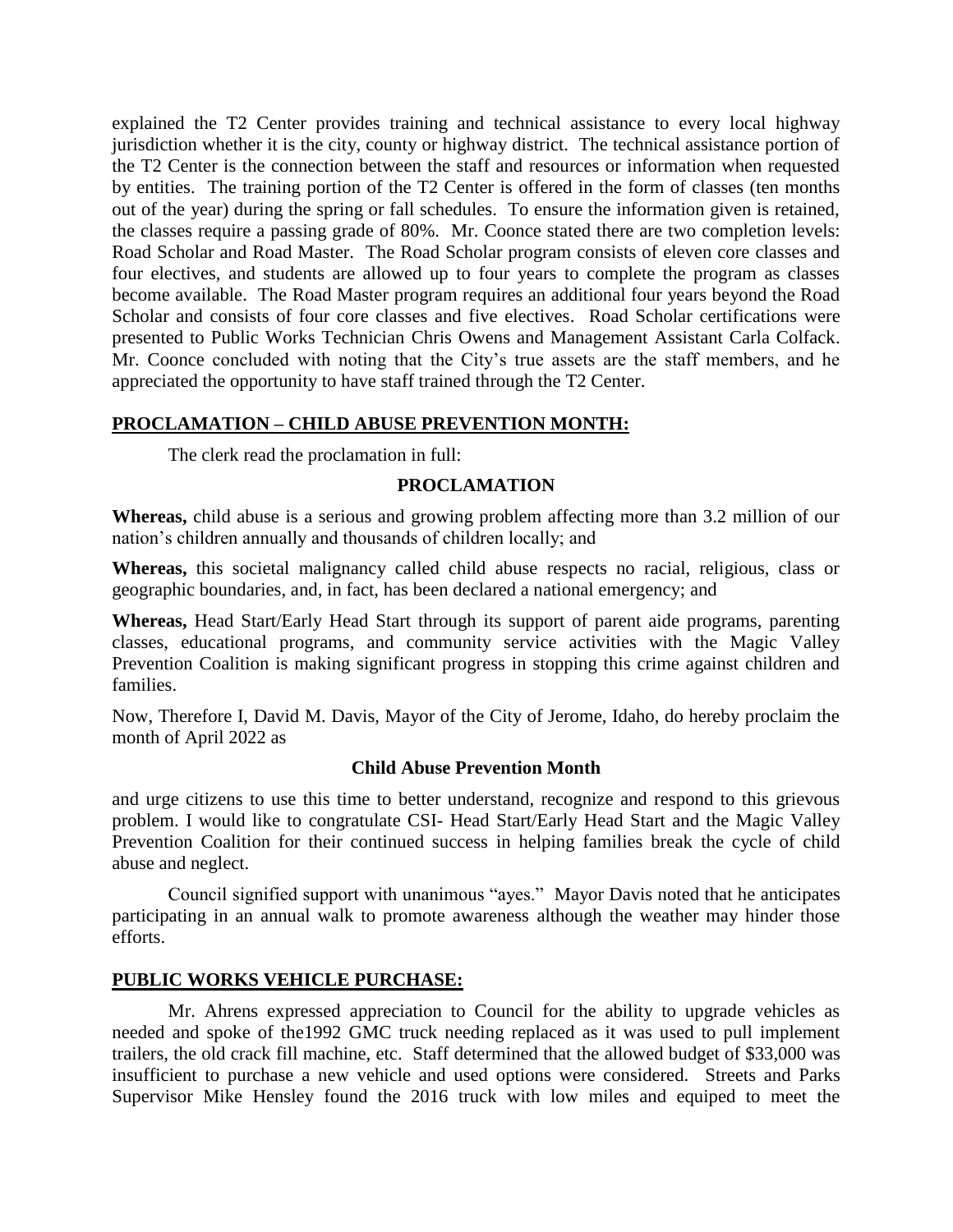department's needs (four-wheel drive, snow plow harness and hand-held controller unit, accomodates Western plows, etc.). Upon inquiry by Councilman Barber, Mr. Ahrens stated there is no plow yet although the budget for this year allows for the purchase of two plows. The truck will be purchased from P&R Auto Sales in Pocatello. Mayor Davis inquired about the type of plowing, and Mr. Ahrens stated jobs will include, but not be limited to, the library and city hall parking lots.

Councilman Barber made the motion to approve the purchase of 2016 Chevrolet Silverado 2500 pickup with plow harness from P&R Auto Sales, Pocatello, ID for the amount of \$30,600.00. Second to the motion was made by Councilman Peterson. After consideration, the motion passed unanimously by the following vote: **AYES**: Councilman Peterson, Councilman Johnson, Councilman Craig, and Councilman Barber. **NAYS**: None.

#### **JOE MAMA'S:**

Carl McEntarffer appeared before Council to request commercial use of both ICCU and Veteran's Memorial Parks for the annual Joe Mama's Car Show. He spoke of the activities throughout the two-day event along with a beer garden on Friday night. Jerome County Fair will be providing the beer (license is leased from Greg Dodson, formerly with Diamondz), and Mr. Dodson will be assisting with providing security. Additionally, there will be a rib-eating contest and Mr. McEntarffer inquired about the approval of a burn out contest. A video of a similar burnout contest (filmed at the Bountiful Rotary Coats for Kids Car Show) was shown to the Council for a better understanding of the requested activity. Mr. McEntarffer stated the vehicles go slow and no more than 100 feet, and the winner of the contest will get a new set of tires. He stated these types of events will hopefully bring more attendees and encourage them to stay downtown for a longer period of time.

Extensive discussion ensued regarding the request for use of the parks for different activities. Topics of the discussion included: the burn out contest and allowing attendees to drink beer while enjoying the activities as in the past (area blocked off and away from the splash pad and skate park) on Friday only; minimal damage to the road; Idaho Transportation Department (ITD) approval for the road closure and activity along Main Street; jersey barriers (concrete blocks) for safety of the crowds on both sides of Main Street; beer garden in ICCU Park only from 5:30 p.m. to approximately 10:00 p.m.; other activities to involve families (i.e. kareoke); signs for open container laws applicable beyond allowed beer garden boundaries; control and security over the beer garden and keeping the beer on one side of Main Street (i.e. ICCU Park); the possibility of having additional law enforcement presence; wristbands issued for those drinking beer; closing off the skatepark on Saturday morning for a remote control car demonstration; a kids pie-eating contest; the loud muffler contest sponsored by Master Muffler; liability issues associated with the burn out contest and required insurance coverage; jersey barriers and chain link fencing behind them for crowd control and protection; the concern of flying tire rubber flying into the crowds; reaching out to the Idaho Counties Risk Management Program (ICRMP) to ensure there are no issues with the activities; and, adequate separation between the splash pad and the beer garden. Mr. McEntarffer stated that the last large beer garden in 2020 had no incidents nor issues with beer patrons. Council agreed to allow the activities as long as the safety measures discussed were implemented.

Councilman Barber made the motion to approve the application of Carl McEntarffer to hold the annual Joe Mama's Car Show on August 19-20, 2022 in ICCU and Veteran's Memorial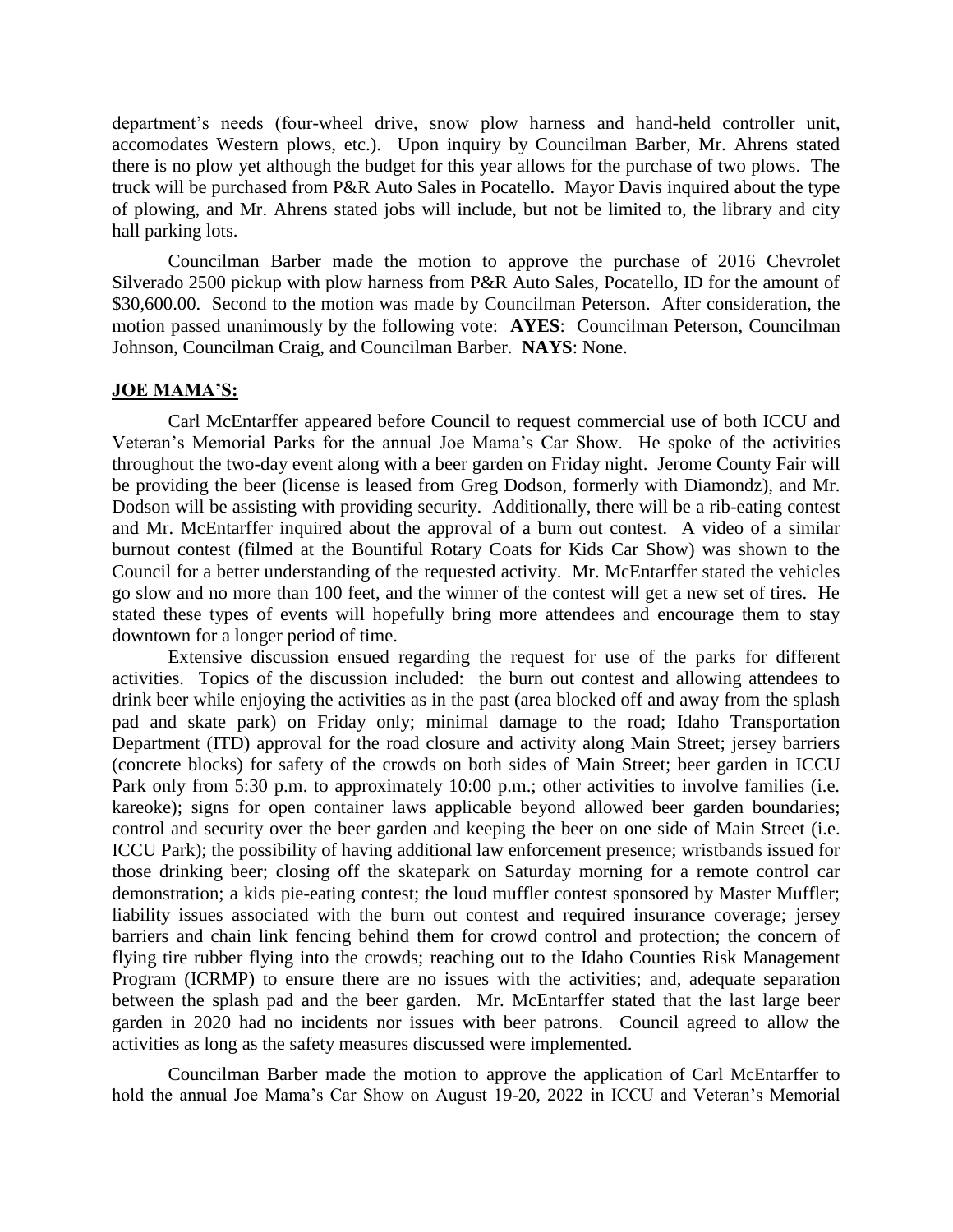Parks, and waive applicable fees due to the public nature of the event. Second to the motion was made by Councilman Peterson. After consideration, the motion passed unanimously by the following vote: **AYES**: Councilman Peterson, Councilman Johnson, Councilman Craig, and Councilman Barber. **NAYS**: None.

#### **COUNCIL REPORTS:**

Councilman Barber spoke of parking concerns along Main Street and requested that public works staff paint parallel parking stripes so that vehicles do not take up more space than is necessary. Mr. Ahrens stated this can be done although not immediately, and Councilman Barber stated the downtown business owners will be pleased with this effort. There was brief discussion on whether this was done regularly in the past. Upon inquiry by Mayor Davis, Mr. Ahrens stated staff will paint parking lines wherever Council requests they be added. He further stated the work will not be very labor intensive once the distances between lines are determined. The first two blocks along east Main Street from Lincoln will be marked first, and Mr. Ahrens commented on the difficulty with clearing the area of vehicles to do the work.

Councilman Barber also spoke of the need to address parking along  $8<sup>th</sup>$  Avenue E south of Forsyth Park. Specifically, when sports spectators park along the road some take up much of the westbound lane; families with children cannot safely walk around their vehicles and the congestion is a safety hazard. Extensive discussion ensued and topics of the discussion included: the possibility of partnering with the Jerome Recreation District (JRD) for a pedestrian sidewalk or pathway; seeking a grant similar to that awarded for the  $10<sup>th</sup>$  Ave E sidewalks; an ordinance prohibiting parking along  $8<sup>th</sup>$  for certain vehicles; pedestrian paths on either side of  $8<sup>th</sup>$ ; access through the road for public emergency vehicles; changing parking from angled to parallel and thus reducing the number of cars but also causing parking issues elsewhere around the park; reducing recreation space to add a parking facility; overflow parking at Horizon Elementary; parallel parking and a walking path as a good case for a grant; a meeting between City staff and JRD for a workable solution to present to Council at a future meeting; paved parking to the east of the park in the lot owned by JRD; diagonal parking on one-lane roads; and, open space parking around the park but the risk of fly balls in the area.

Councilman Craig spoke of the play structure at Shepherd's Park and the material beneath it. He inquired if another material can be placed there (sand, wood chips, rubber pieces, etc.) for the safety of the children. He also spoke of the shrubs and flower beds in and around City Hall along with the existing sign needing replaced, and asked if there were funds budgeted to clean up those areas. Mr. Williams stated he will visit with staff and address the concerns, and Mr. McEntarffer suggested that project would be good for the Citywide Clean Up Day.

## **DEPARTMENT REPORTS:**

Mr. Williams stated the Citywide Clean Up Day will be held on May  $7<sup>th</sup>$ . Groups will be gathered to assist with the clean up efforts. The annual Association of Idaho Cities Conference will be held June 22-24, 2022, and any Council member wishing to attend should reach out to Ms. Coderniz. The lighting system will be installed at the tennis courts soon; courts will be surfaced when the weather warms up to 65 degrees. Mr. Williams is hopeful the high school students will be able to use the courts this summer. Additionally, sidewalks will be installed this spring. The Urban Renewal Agency will consider submitting a letter to taxing districts notifying them of an early close out of Area 2; the board will review and potentially approve the letter at the April  $7<sup>th</sup>$  meeting. Closing out the area will have a significant effect on the budget. Upon